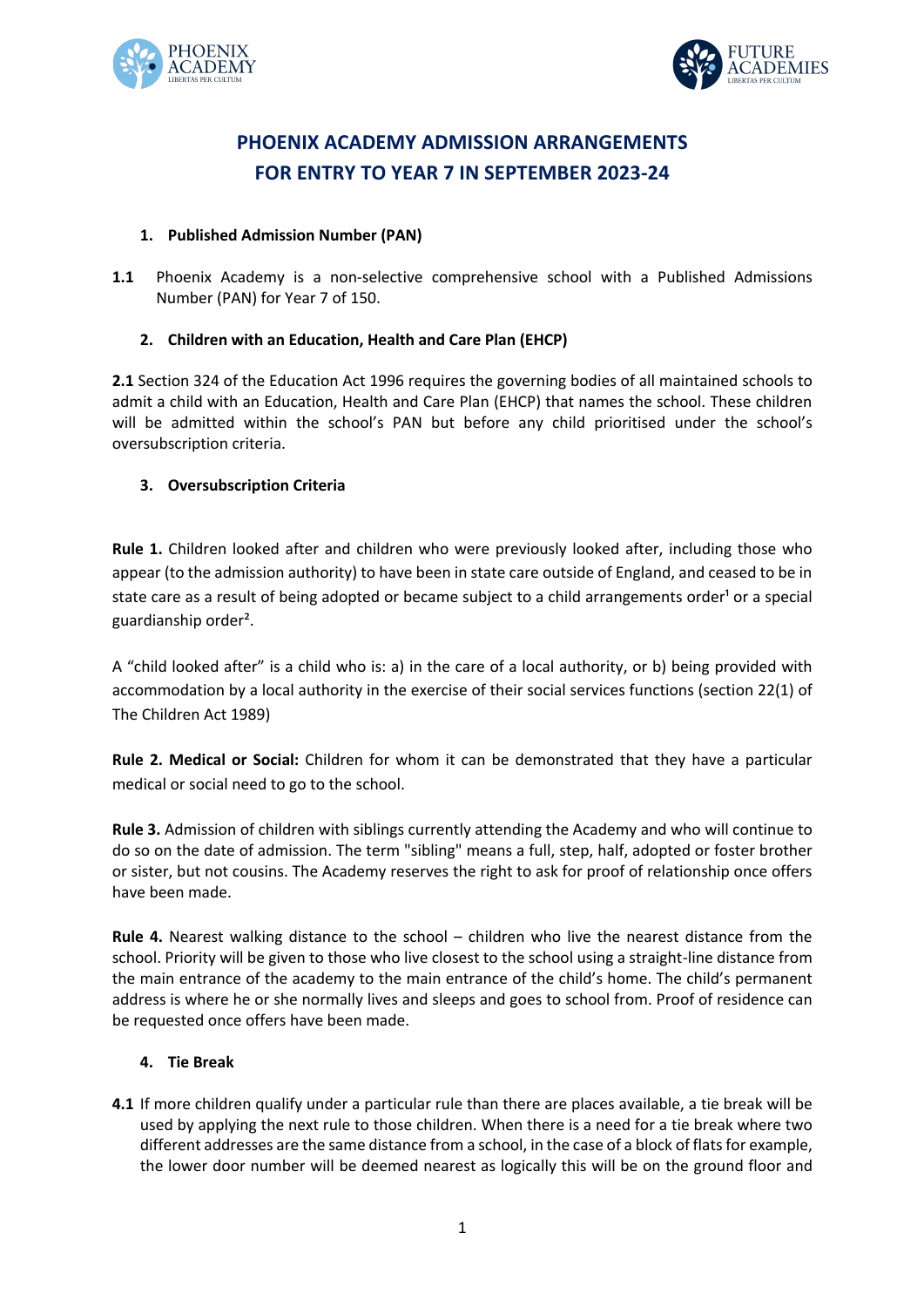



therefore closer. If there are two identical addresses of separate applicants, the tie break will be random.

## **5. Twins/Multiple births**

**5.1** Future Academies, as the admission authority, will admit over the school's published admission number when a single twin/multiple birth child is allocated the last place at a school.

#### **6. Home Address**

- **6.1** The address provided must be the child's current permanent address at the time of application. 'At the time of application' means the closing date for applications. "Permanent" means that the child has lived at that address for at least a year and/or the family own the property or have a tenancy agreement for a minimum of 12 months. The application can only be processed using one address. If a child lives at more than one address (for example due to a separation) the address used will be the one which the child lives at for the majority of the time. If a child lives at two addresses equally, the address of the parent/carer that claims Child Benefit/Child Tax Credit will be considered as the child's main residence. If a family is not in receipt of Child Benefit/Tax Credit alternative documentation will be requested. If a child's residence is in dispute, parents/carers should provide court documentation to evidence the address that should be used for admission allocation purposes.
- **6.2 Distance:** London Borough of Hammersmith & Fulham use a geographical measuring system and Ordnance Survey Data to calculate **straight line distance** between the child's home and the main entrance to the school. If applicants share the same address point (for example, those who live in the same block of flats or shared house) priority will be given to those who live closest to the ground floor and then by ascending flat number order. Routes will be measured to four decimal places (if necessary).

## **7. Fraudulent Applications**

**7.1** The Academy will work in close liaison with Hammersmith and Fulham Council to do as much as possible to prevent applications being made from fraudulent addresses.

Address evidence is frequently requested, monitored and checked and school places will be withdrawn when false information is deliberately provided. Hammersmith and Fulham Council will take action in the following circumstances:

• When a child's application address does not match the address of that child at their current school;

- When a child lives at a different address to the applicant;
- When the applicant does not have parental responsibility;

• When a family move shortly after the closing date of applications when one or more of the following applies:

 $\circ$  The family has moved to a property from which their application was less likely to be successful;

 $\circ$  The family has returned to an existing property;

o The family lived in rented accommodation for a short period of time (anything less than a year) over the application period;

 $\circ$  Council tax information shows a different residence at the time of application.

When a child starts at the allocated school and their address is different from the address used at the time of application.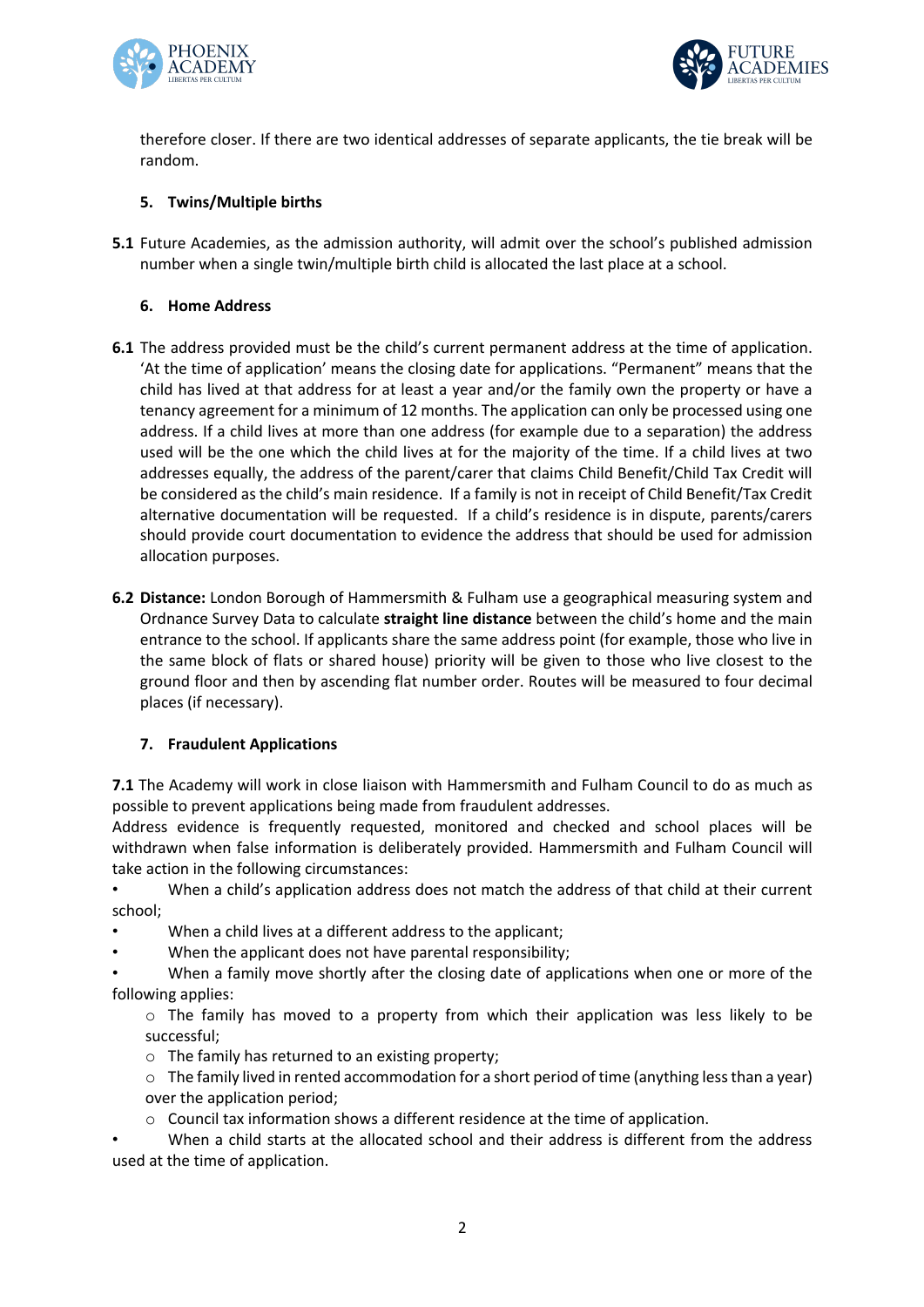



## **8. Application Process**

Applications for a place at the school (For Year 7 Entry in September and for In-Year students) are administered through the London Borough of Hammersmith & Fulham application process. Parents resident in Hammersmith & Fulham can apply online at https://www.lbhf.gov.uk/children-and-youngpeople/schools-and-colleges/school-admissions.

Parents resident in other areas must apply through their home local authority.

#### **9. Waiting lists**

**9.1** After places have been offered, Hammersmith and Fulham Council will maintain a waiting list. A child's position on a waiting list will be determined by the admission criteria outlined above and a child's place on the list can change as other children join or leave it. Hammersmith and Fulham Council will contact parents/carers if a vacancy becomes available and it can be offered to a child. Waiting lists will be maintained for every year group until the summer term (date to be confirmed). To retain a waiting list application after this time, parents must make a new In Year application.

#### **10. In Year Admissions**

**10.1** Applications for a year group already established (Year 8 to 11, and Year 7 from the start of September) are made on Hammersmith and Fulham Council in-year common application form. If no waiting list is in operation and a vacancy exists in the child's chronological year group, a place will be offered. Where a vacancy does not exist, the application will be considered in accordance with the oversubscription criteria and associated admission arrangements outlined on page 1. Parents can make an online in year application via Hammersmith and Fulham Council's website: https://www.lbhf.gov.uk/children-and-young-people/schools-and-colleges/school-admissions, or can download a paper application form from the same website. Parents should return the application form direct to Hammersmith and Fulham Council.

#### **11. Fair Access Protocol**

**11.1** The school is committed to taking its fair share of children who are vulnerable and/or hard to place, as set out in locally agreed protocols. Accordingly, outside the normal admissions round the Governing Body is empowered to give absolute priority to a child where admission is requested under any local protocol that has been agreed by both the Local Authority and the Governing Body for the current school year. The Governing Body has this power even when admitting the child would mean exceeding the published admission number.

## **12. Appeals**

**12.1** Parents/carers will have the right of appeal to an Appeal Panel if they are dissatisfied with an admission decision. The Appeal Panel will be independent of the Academy. The arrangements for Appeals will be in line with the Code of Practice on School Admission Appeals.

**12.2** The determination of the appeal panel will be made in accordance with the Code of Practice on School Admission Appeals and is binding on all parties. The Academy will prepare guidance for parents/carers about how the Appeals process will work and provide parents/carers with a named contact who can answer any enquiries parents/carers may have about the process. For further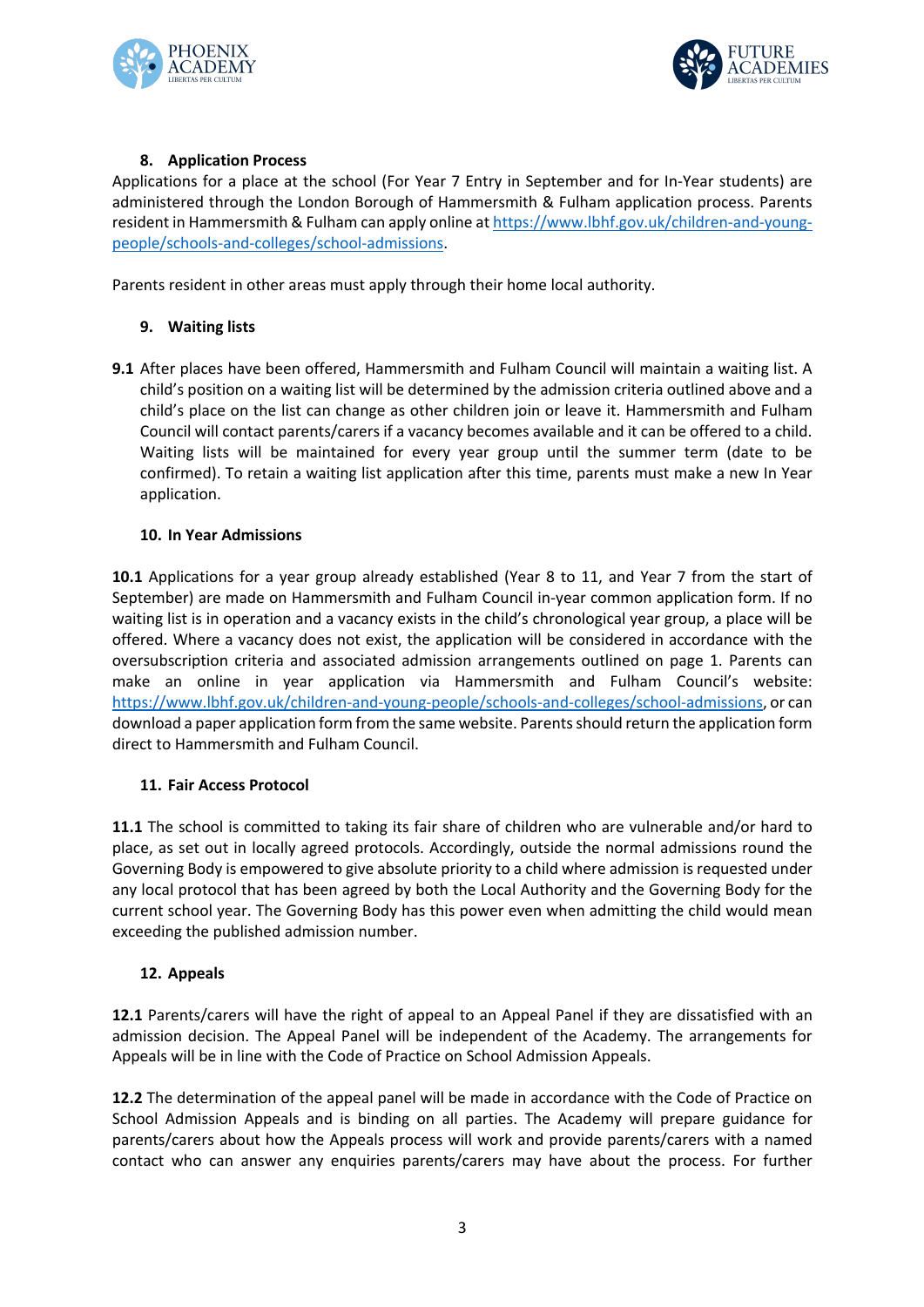



information on appeals please visit: https://www.lbhf.gov.uk/children-and-young-people/schoolsand-colleges/school-admissions

#### **13. Children educated outside their chronological age group**

**13.1** Requests for admission outside of the child's chronological year of entry will be considered in accordance with para. 2.17 (Admissions Code). The School, as the admission authority, must make decisions on the basis of the circumstances of each case, informing parents of their statutory right to appeal. This right does not apply if the child is offered a place in another year group at the school. Each case will need to be supported by a professional (e.g. GP, social worker) that provides the reason for admission outside of the chronological year group. 'Parents may request that their child be educated out of his/her chronological age group. Such requests must be made in writing to the Future Academy Trusts' Board of Governors. Governors will consider each request on its own merits and permission will only be given in exceptional circumstances. When the application is made, it will be ranked with all the other applications and no further exceptions will be given. A statutory right of appeal will be given upon refusal if no place has been offered in any school year.

#### **Explanatory notes and definitions**

The following definitions apply to terms used in the admissions criteria:

#### **Rule 1: Children looked after and children who were looked after, but ceased to be so because they**  were adopted (or became subject to a child arrangements order<sup>1</sup> or a special guardianship order<sup>2</sup>).

Places are allocated to children in public care according to Chapter 7, Section 2 of the School Admissions (Admission Arrangements and Co-ordination of Admission Arrangements) (England) Regulations 2012.

These children will be prioritised under rule 1.

Highest priority will also be given to children who were previously looked after, including those looked after outside England, but ceased to be so because they were adopted, or became subject to a child arrangement order or a special guardianship order.

A "child looked after" is a child who is:

a) in the care of a local authority, or

b) being provided with accommodation by a local authority in the exercise of their social services functions (section 22(1) of The Children Act 1989)

All children adopted from care who are of compulsory school age are eligible for admission under rule 1.

Children in the process of being placed for adoption are classified by law as children looked after providing there is a Placement Order and the application would be prioritised under Rule 1.

Children who were not "looked after" immediately before being adopted or made the subject of a child arrangement order or special guardianship order, will not be prioritised under rule 1.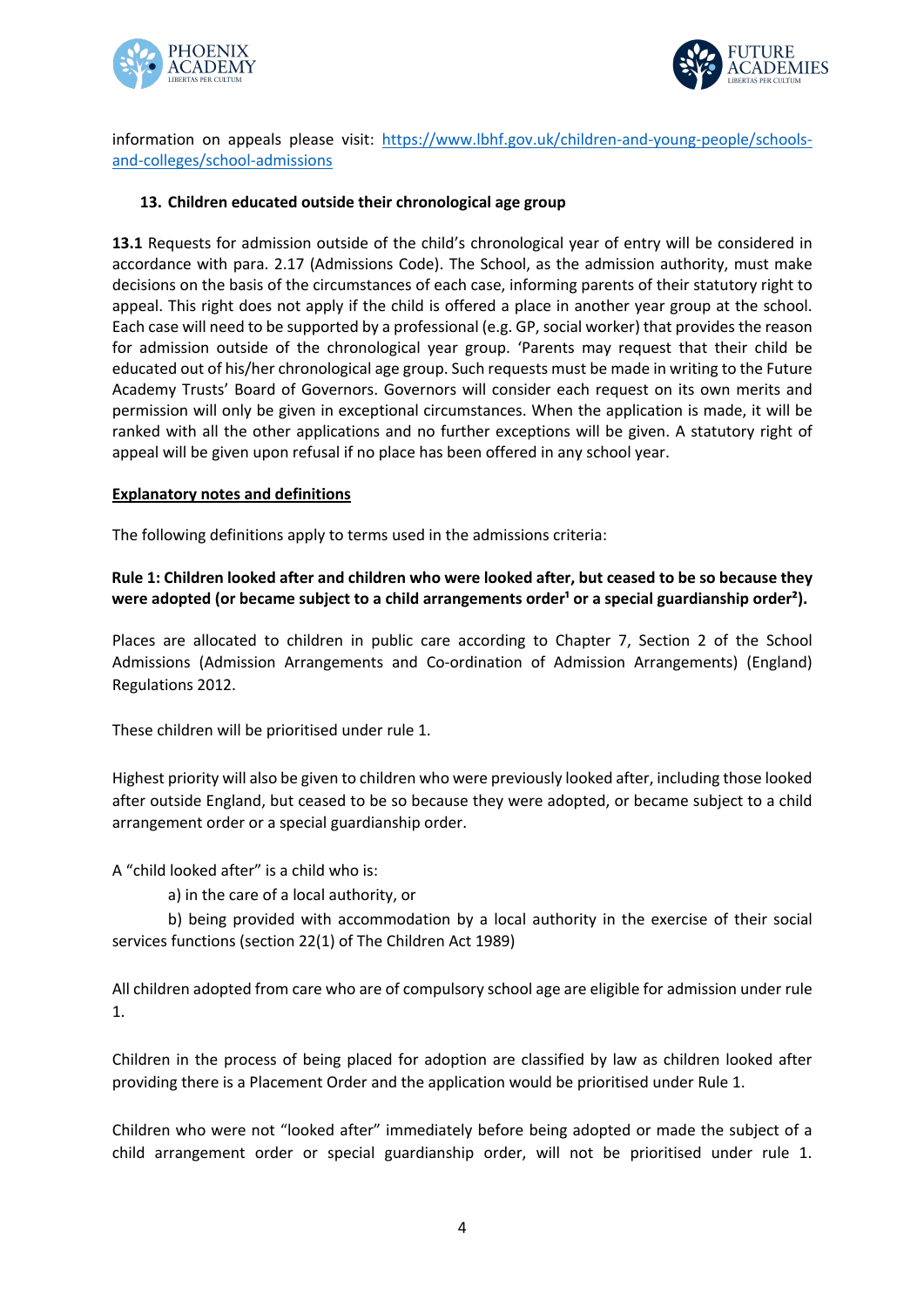



Applications made for these children, with suitable supporting professional evidence, can be considered under rule 2.

<sup>1</sup> Child arrangements order Under the provisions of the Children and Families Act 2014, which amended section 8 of the Children Act 1989, residence orders have now been replaced by child arrangements orders which settle the arrangements to be made as to the person with whom the child is to live.

<sup>2</sup> Special guardianship order Under 14A of The Children Act 1989, an order appointing one or more individuals to be a child's special guardian or guardians.

The child's previously looked status will be decided in accordance with the definition outlined in The Children & Social Work Act 2017:

i. to have been in state care in a place outside England and Wales because he or she would not otherwise have been cared for adequately, and to have ceased to be in that state care as a result of being adopted.

A child is in "state care" if he or she is in the care of, or accommodated by –

- (a) a public authority,
- (b) a religious organisation, or
- (c) any other organisation the sole or main purpose of which is to benefit society.

## **Rule 2: Children for whom it can be demonstrated that they have a particular medical or social need to go to the school**

Rule 2 applications will only be considered at the time of the initial application, unless there has been a significant and exceptional change of circumstances within the family since the initial application was submitted.

The significant specific need which parents may ask to be taken into account must; relate directly to the student; be significant to the extent that it will or is likely to have an impact on the ability of the student to access the provision of education. Parent(s) wishing to make application on the basis of this criterion must demonstrate that the Academy is specifically suited to meet the need described in the application and that no other school can meet this need. Applications made on the basis of this criterion must be accompanied by a report or letter from a relevant and appropriately qualified professional person. Such a person may be a doctor, social worker or educational psychologist. The Academy reserves the right to seek and take into account a second opinion from a suitably qualified professional person, such opinion to be gained at the expense of the Academy. Parent(s) are advised that they should provide full information with their application to enable it to be properly considered. It may not be possible for the Academy to consider late information. The Governing body of the Academy will determine whether the evidence provided is sufficiently compelling to meet the requirements for this rule.

Few applications under Rule 2 are agreed.

All applications are considered individually but a successful application should include the following: a) Specific recent professional evidence that justifies why only one school can meet a child's individual needs, and/or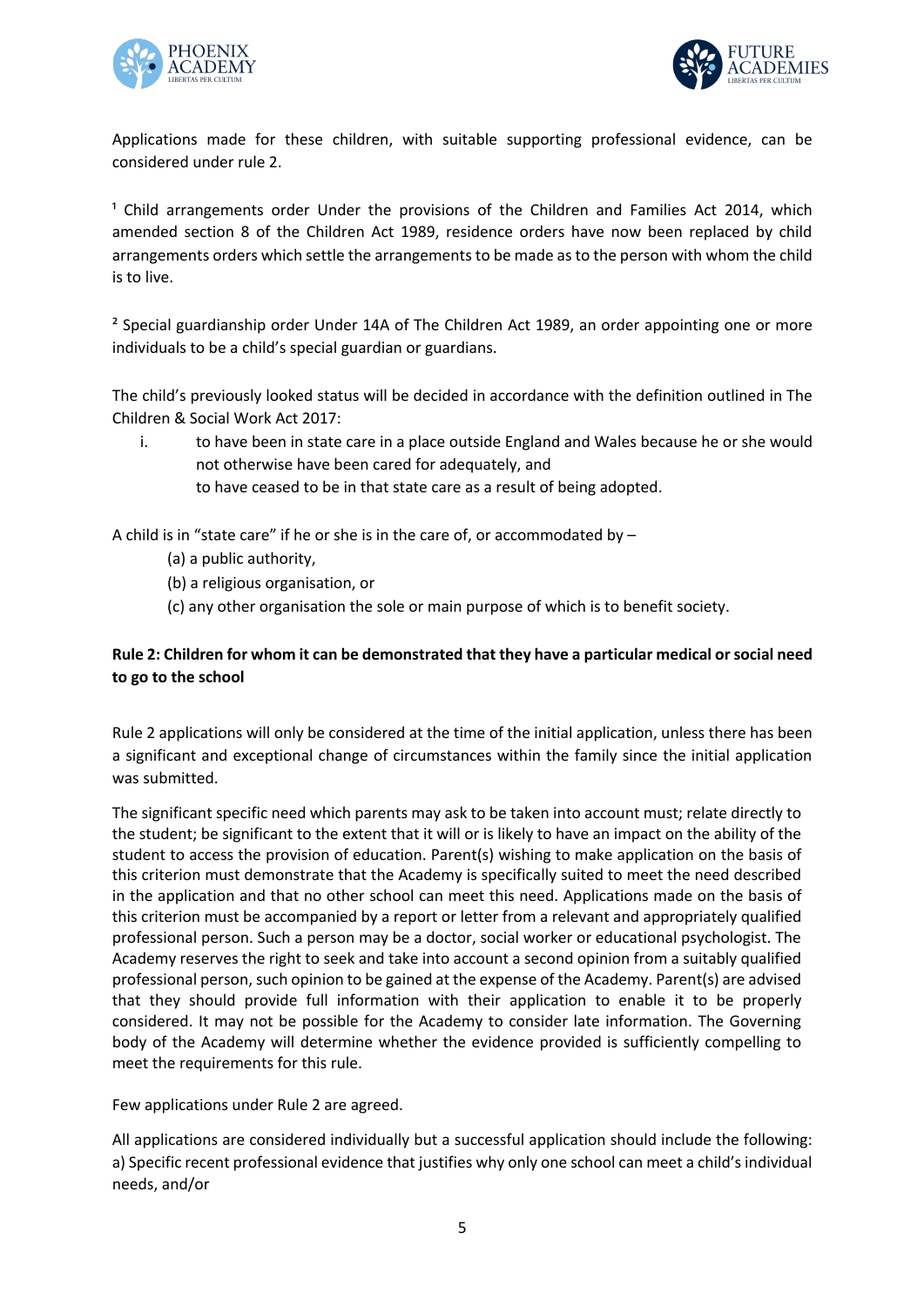



b) Professional evidence that outlines exceptional family circumstances making clear why only one school can meet he child's needs.

c) If the requested school is not the nearest school to the child's home address clear reasons why the nearest school is not appropriate.

d) For medical cases – a clear explanation of why the child's severity of illness or disability makes attendance at only a specific school essential.

Evidence should make clear why only one school is appropriate. A Rule 2 application will generally not be upheld in cases where more than one school could meet the child's need.

Applications under Rule 2 can only be considered when supported by a recent letter from a professional involved with the child or family, for example a doctor, psychologist or police officer. The supporting evidence needs to demonstrate why only one named school can meet the social/medical needs of the child.

Applications for children who were not "looked after" immediately before being adopted or made the subject of a child arrangement order or special guardianship order may be made under this rule.

#### **Definition of sibling**

A sibling is defined as: the sister, brother, half brother or sister, adopted brother or sister, child of the parent/carer or partner or a child looked after or previously looked after<sup>1</sup> and in every case living permanently² in a placement within the home as part of the family household from Monday to Friday at the time of this application.

A sibling must be on the roll of the named school at the time the younger child starts or have been offered and accepted a place.

If a place is obtained for an older child using fraudulent information, there will be no sibling connection available to subsequent children from that family.

<sup>1</sup> Children previously looked after are those children adopted or with a special quardianship order or *child arrangements order. This definition was amended following a determination by the OSA in August 2014.* 

*² A sibling link will not be recognised for children living temporarily in the same house, for example a child who usually lives with one parent but has temporarily moved or a looked after child in a respite placement or very short term or bridging foster placement.*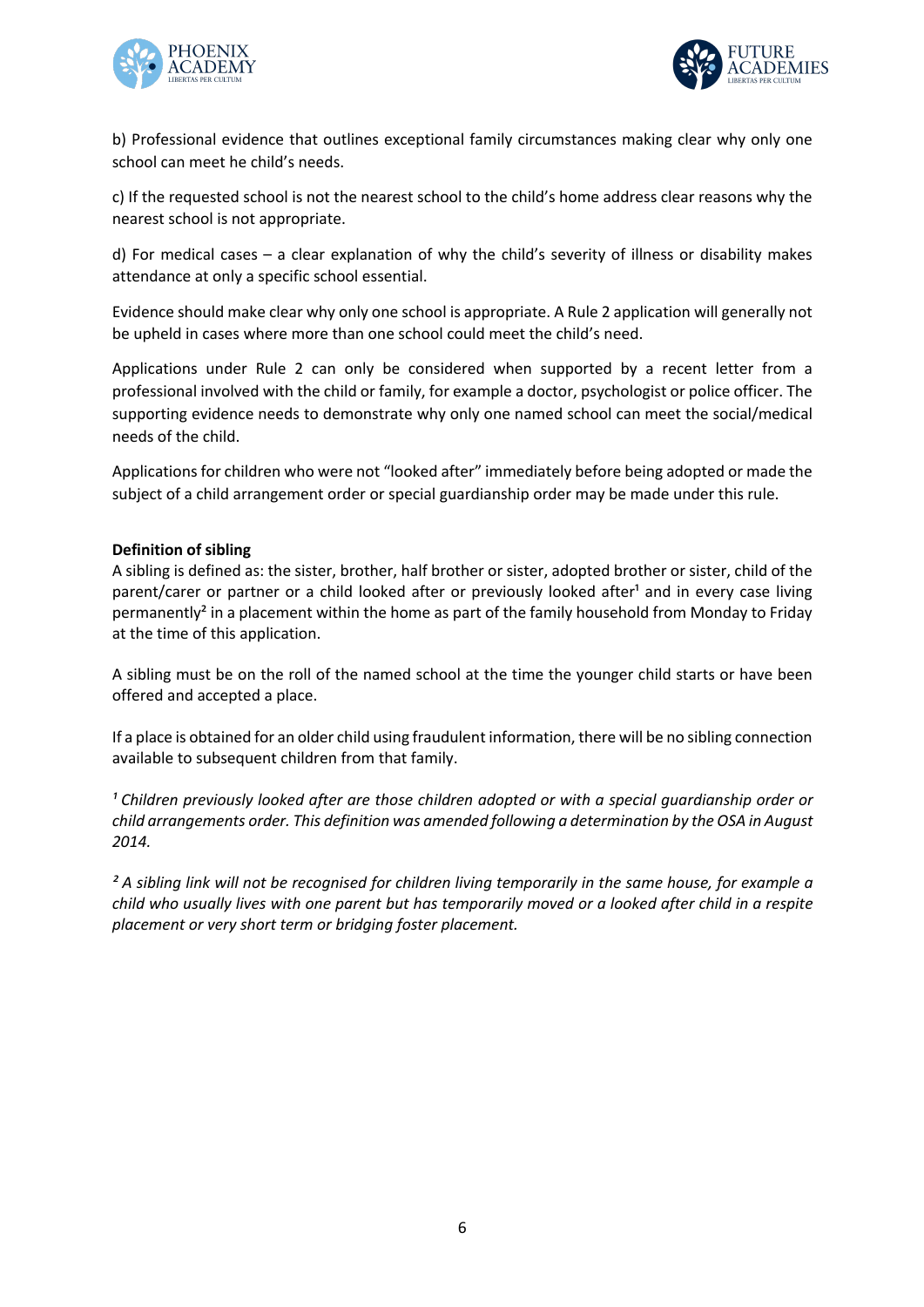



## **Phoenix Academy Sixth Form Admissions Arrangements 2023-24**

## **Published Admission Number (PAN)**

Phoenix Academy Sixth Form has an overall PAN of 100 per year group. 80 places will be allocated to internal students who meet the stated minimum entry requirements and 20 places will be offered to external applicants who meet the stated minimum entry requirements.

## **Minimum Academic Entry Requirements**

Our minimum entry requirements are:

- At least Grade 5 in both English and Maths at GCSE.
- At least a Grade 6 in the subjects chosen to study at Sixth Form (with a 7 for Maths, Computer Science and the single Sciences).
- A reference from a current teacher or tutor that declares your behaviour to be in-keeping with our ethos of community, respect and conscientious hard work.

Section 324 of the Education Act 1996 requires the governing bodies of all maintained schools to admit a child with an Education, Health and Care Plan (EHCP) that names the school. These children will be admitted within the school's PAN but before any child prioritised under the school's oversubscription criteria.

#### **Oversubscription criteria**

When the sixth form is undersubscribed all internal applicants will be automatically offered conditional places based on their KS4. When there are more external candidates wishing to take up places than are available, and once places have been offered to students with statements of special educational need (SEN) or an education, health and care (EHC) plan naming Phoenix Academy, places will be offered in the following order of priority:

**Rule 1.** Children looked after and children who were previously looked after, including those who appear (to the admission authority) to have been in state care outside of England, and ceased to be in state care as a result of being adopted or became subject to a child arrangements order<sup>1</sup> or a special guardianship order².

A "child looked after" is a child who is: a) in the care of a local authority, or b) being provided with accommodation by a local authority in the exercise of their social services functions (section 22(1) of The Children Act 1989)

**Rule 2. Medical or Social:** Children for whom it can be demonstrated that they have a particular medical or social need to go to the school.

**Rule 3.** Admission of children with siblings currently attending the Academy and who will continue to do so on the date of admission. The term "sibling" means a full, step, half, adopted or foster brother